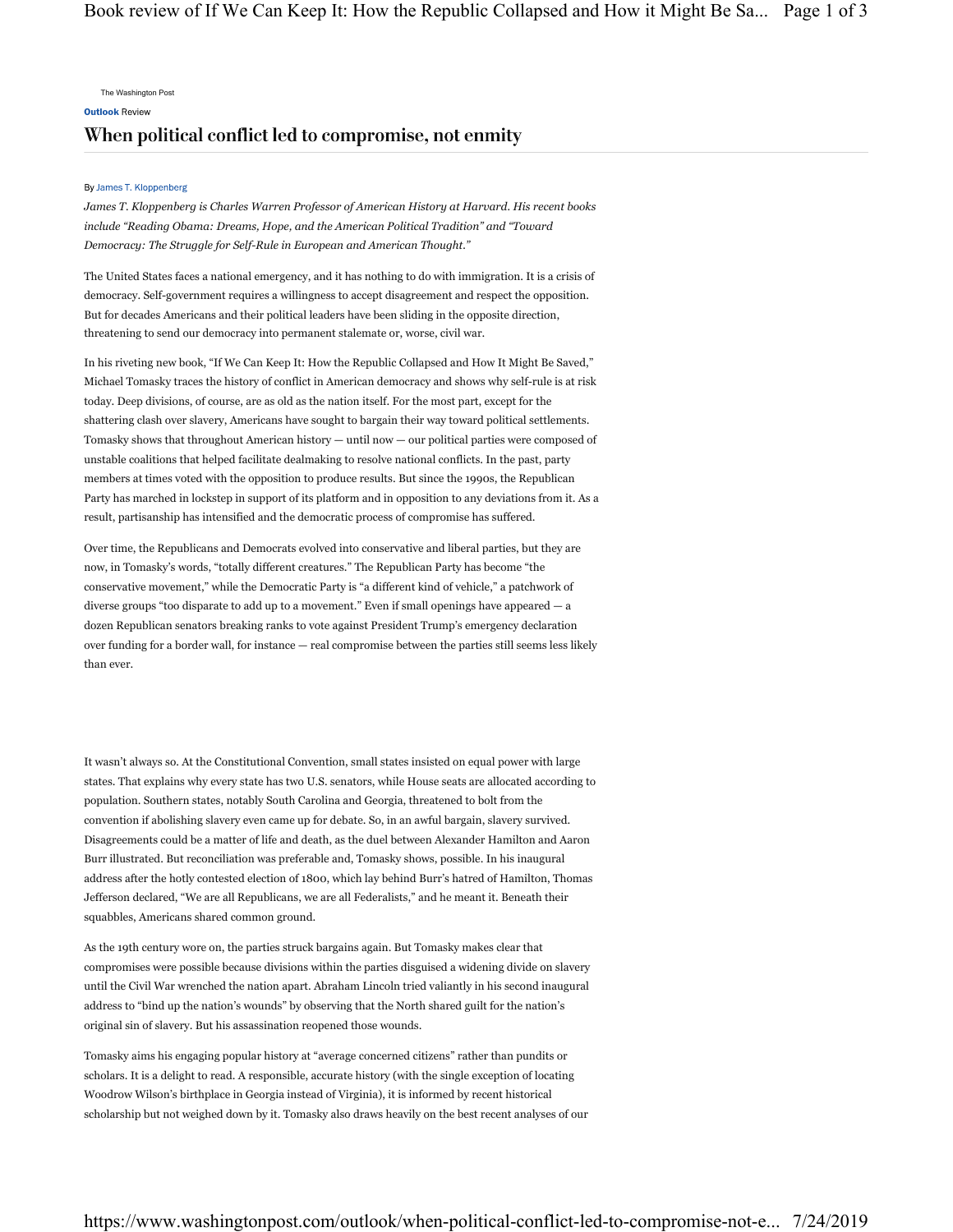current condition, including E.J. Dionne's "How the Right Went Wrong" and Greg Sargent's "An Uncivil War."

Tomasky shows that into the 20th century the parties were still able to overcome their differences, in part because of their internal divisions. Anger over the plight of farmers and industrial workers simmered until both parties adopted progressive reform measures, under Republican President Theodore Roosevelt and Democratic President Wilson. President Franklin Roosevelt was later forced to accede to Southern Democrats' demands that the signature achievements of the New Deal exclude agricultural and domestic workers, i.e., most African Americans. The New Deal survived thanks to support from both sides of the aisle because both parties were ideologically incoherent coalitions. Moderate Republicans and Southern Democrats, although uneasy, agreed to let the programs stand. In 1954 Republican President Dwight Eisenhower wrote to his brother Edgar that "should any party attempt to abolish Social Security, unemployment insurance, and eliminate labor laws and farm programs, you would not hear of that party again." Only a "tiny splinter group" consisting mostly of "Texas oil millionaires" disagreed. But "their number is negligible," Ike concluded, "and they are stupid." Maybe so, but their influence has grown steadily ever since.

While compromise was more frequent before our current era, it's important not to romanticize its prevalence in the first 150 conflict-filled years of U.S. history. However, the challenges of the Depression and World War II did, indeed, bring Americans together. Tomasky contends that relative to what came before and after, the years from FDR's election in 1932 to Ronald Reagan's in 1980 can be termed "the age of consensus." In this unique period, business and labor, rich and poor, and different ethnic and racial groups came to share a common "civic faith," a belief that "the American way of life" makes room for everybody, even though in reality many were excluded from full participation.

As early as 1964, when Republicans put forward Barry Goldwater as their presidential nominee, rightwing activists were at work hardening the conservative line. Goldwater's defeat failed to discourage Americans still furious over the New Deal and alarmed by the civil rights and women's movements. In the following years, some groups and individuals invested unprecedented amounts of money in efforts to drag the Republican Party toward extreme positions on a variety of issues, from the government's role in the economy to abortion, affirmative action, school prayer, gay rights and immigration. The result has been increasingly rigid partisanship, an unwillingness to compromise that makes it impossible for our democracy to function. This is the national emergency we face.

What is to be done? In the spirit of Wilson at the end of the war to end wars, Tomasky offers his own Fourteen Points. His political fixes: to end gerrymandering, Senate filibusters and the electoral college; increase the size of the House; shift from our unusual system of winner-take-all elections to the proportional representation of candidates from different parties within state delegations to Congress; and implement ranked-choice voting, which encourages moderation because in such systems all candidates have an incentive to be voters' second choice, even if they will not be the first choice. All of these are sensible ideas, but as Tomasky concedes, they are highly unlikely because all these steps would threaten the far-right fringe that controls the Republican Party. His cultural fixes: foreign-exchange programs to give high schoolers, college students and young employees of big corporations a chance to encounter the conditions and views of communities unlike their own; engendering social responsibility in corporate leaders now interested only in short-term profits; and expanding the study of history and civics to awaken students to their civic duties.

Finally, Tomasky implores the left not to further fracture our already fractured politics. At a moment when many Democrats are encouraging the party to go low in its electoral strategy and to advance truly ambitious, budget-busting programs such as Medicare for all, tuition-free college and a Green New Deal,